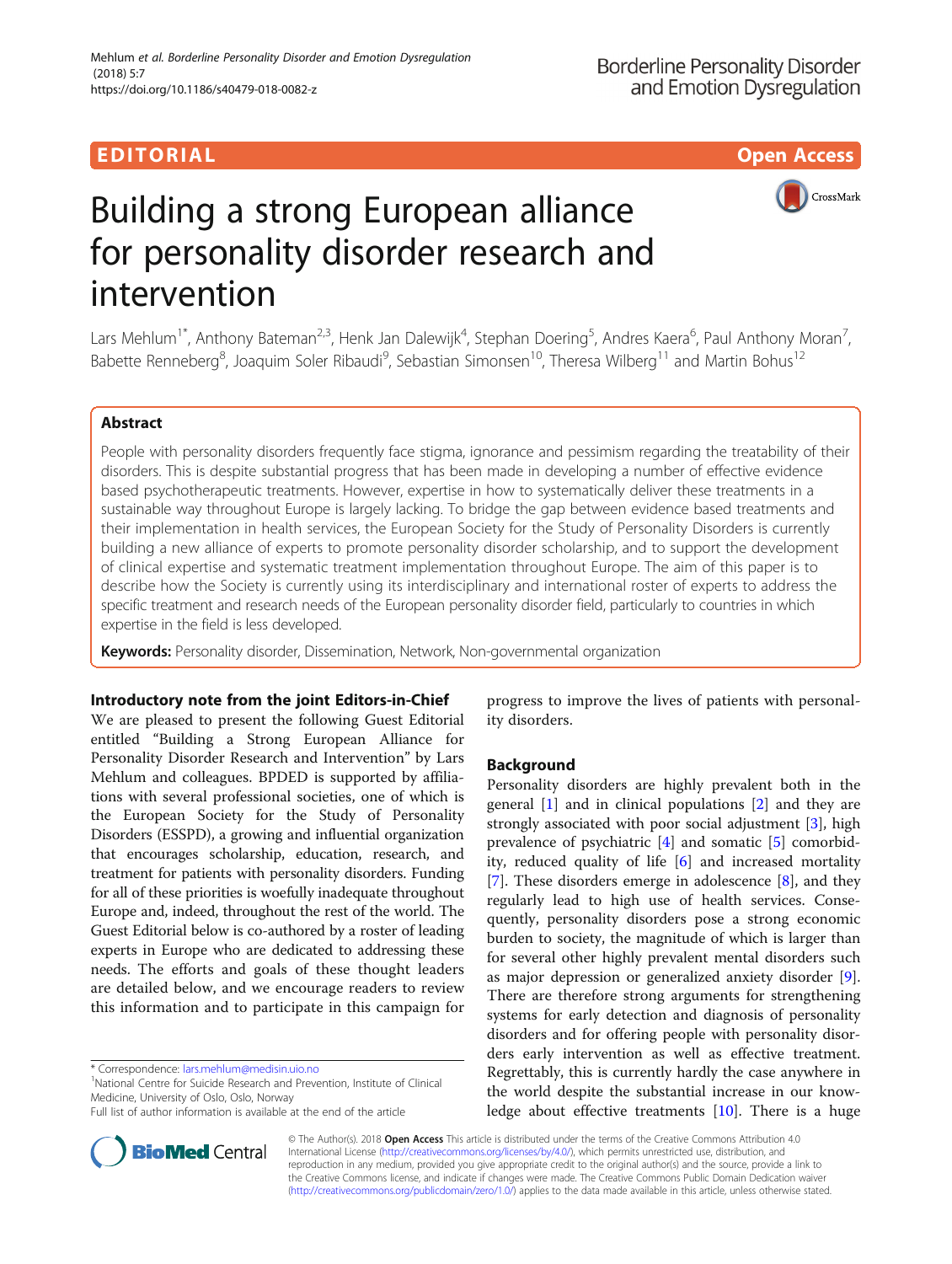gap between the real needs for personality disorder specific treatments in the population and the treatment that is being offered.

European governments have jointly acknowledged that there is a strong need for improvement in the quality of treatments and access to treatments for people with mental health problems [\[11\]](#page-4-0). Building more platforms for international and regional sharing of experience, dissemination of knowledge on best practice, and helping create a more competent workforce are among initiatives recommended by European governments in order to modernize mental health care and make it more accessible to all the peoples of Europe. This challenge is huge and no single country, organization or professional group can hope to overcome it alone. With respect to building better services for people with personality disorders, it is, however, our strong belief that researchers and clinicians expert in personality disorders have a major role to play in helping politicians' visions become reality through more concerted action. In this paper we will describe how we are currently building what we hope will grow into a strong European alliance for personality disorder research and intervention to support the proliferation of better evidence based treatment services for the peoples on the continent.

# The origin of the European Society for the Study of personality disorders (ESSPD)

The ESSPD was formed in 2010 with the aim of promoting interest throughout Europe about all aspects of personality disorder. At the time there was no clear organisation promoting the field of personality disorder within European health systems. The European region of the International Society for the Study of Personality Disorder (ISSPD) supported international interaction at conferences, but there was no specific organisation either focusing on strategies for future development in the field of personality disorder in Europe or co-ordinating the research and clinical activities of European professionals. The founding of the society arose out of these concerns with recognition that there was inadequate development of research into personality disorders within Europe and limited interest from European governments and mental health services in implementing evidence based treatment services for people with a personality disorder.

Upon an initiative of Dr. Thomas Rinne of the Netherlands a new European Society for the Study of Personality Disorders (ESSPD) was established with him as the founding president and with the additional support of Prof Martin Bohus from Germany, Prof Anthony Bateman from the UK, and Drs Henk-Jan Dalewijk and Ad Kaasenbrood, both from the Netherlands. At the first International conference on borderline personality disorder (BPD) organized by Martin Bohus in Berlin in 2010 under the auspices of the new society, the first constitutional general members' meeting of the ESSPD took place. During this meeting an international group of mental health professionals agreed to develop proposals for the policy of the society focusing on personality disorder in Europe and the first board of directors was elected with Anthony Bateman as the first elected president. Due to the great success of this first international BPD congress (more than 1400 participants), one of the first decisions of the newly founded ESSPD was to plan for international BPD congresses on a biennial basis. Successful international congresses have now been organised in Amsterdam (2012), Rome (2014) and Vienna (2016) and future congresses are planned for Barcelona / Sitges in 2018 and Antwerp in 2020.

#### ESSPD's vision and mission

The ESSPD has already been very successful in organizing congresses to which large numbers of experts from all major walks of personality disorder research and practice have chosen to come together. The vision of the ESSPD is to form a unique interdisciplinary and international network of all those experts who would like to join forces to help build a more competent mental health workforce needed to modernize care services and make them more accessible to all the peoples of Europe. The ESSPD realizes that this vision cannot rely on a loose network alone. In order to increase its effectiveness and impact the society is therefore inviting experts in personality disorder research, clinical practice, training and/or policymaking throughout Europe to join as members of what we see as no less than *an academy of* excellence. In the following we will describe some of the objectives members of this academy are currently working to achieve.

## Disseminating knowledge in personality disorder treatment and intervention across Europe

Across Europe, mental health professionals have highly variable knowledge on how to diagnose and treat personality disorders. The variability ranges from the situation in some countries where personality disorder diagnoses are rarely made to the situation in others where state of the art national guidance is available along with quality indicators for treatment. As a measure to help improve the situation in countries with a high need, the ESSPD has started organizing workshop conferences where trainings in practical skills of evidence-based treatments for personality disorders are delivered thus building clinicians' competencies. These conferences have a fixed format with a limited number of plenary speakers who also each provide a half-day workshop twice. We strive for theoretical heterogeneity with no model being dominant in the structure of the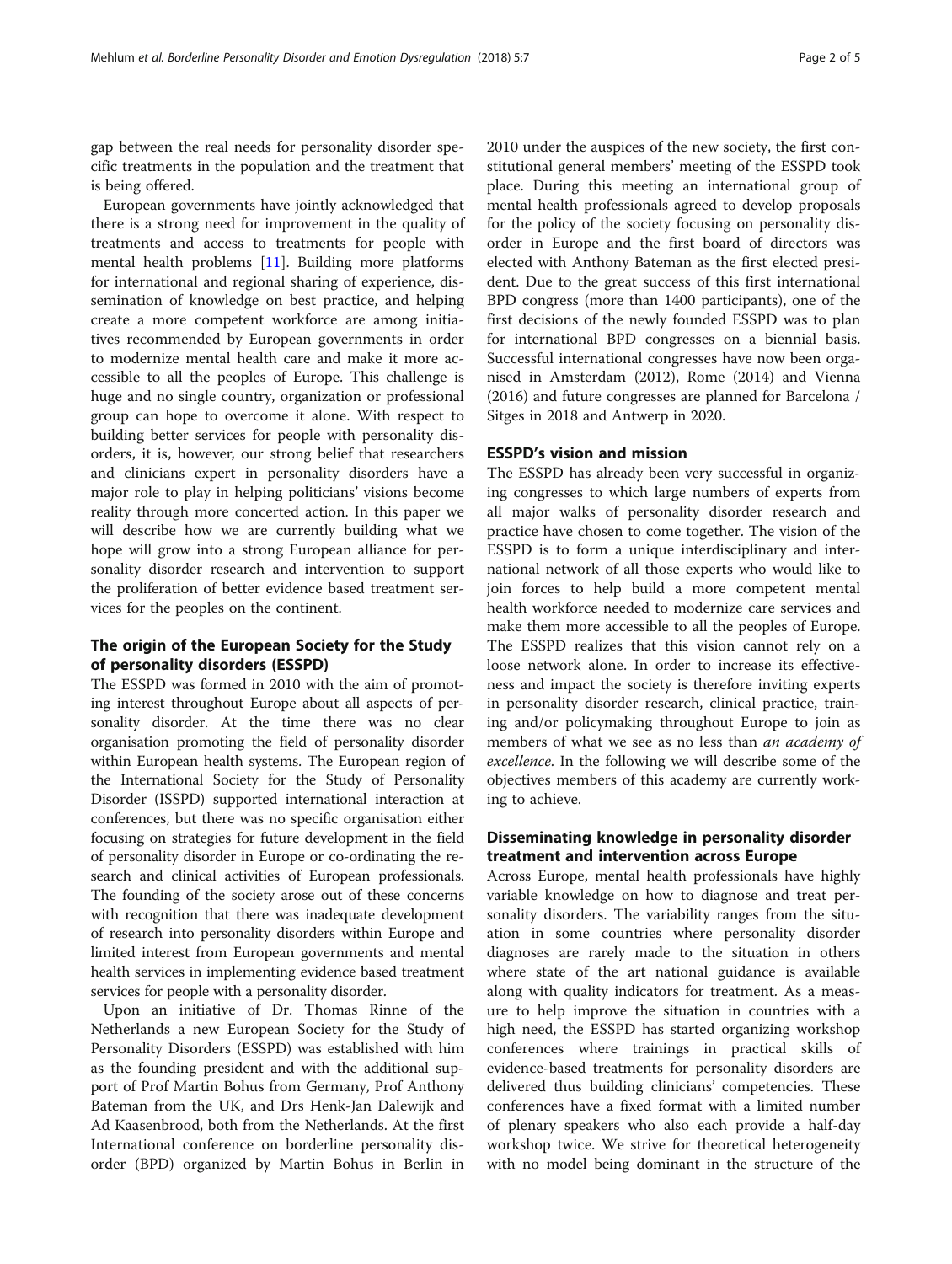meeting. For example, the first workshop-conference organized in Tallinn, Estonia in 2015 gave participants the possibility of getting acquainted with Schema Therapy through Arnoud Arntz, Mentalization Based Therapy for Antisocial personality disorder through Anthony Bateman, Dialectical Behaviour Therapy for Posttraumatic Stress Disorder through Martin Bohus, Metacognitive Interpersonal Therapy for Avoidant personality disorder through Giancarlo Dimaggio, Social Psychiatric Management through Ad Kaasenbrood, and Cognitive Behavioural Therapy for Avoidant personality disorder through Babette Renneberg. This conference was well attended with 46% of participants coming from Estonia and another 35% from neighbouring Baltic countries and Finland. The conference was a success, with 83% of participants surveyed after the conference estimating that the conference would change their practice. Since this first workshop-conference more similar events have been implemented. The feedback from participants consistently indicates that there is great need for disseminating knowledge about evidence based and effective methods of treatment for patients with personality disorders. The ESSPD is consequently continuing to organize workshopconferences primarily in Eastern-European countries where treatments are generally less developed. Affordable and accessible distribution of knowledge and therapeutic skills is a key aim of the ESSPD and these meeting contribute to fulfilling that aim. The next workshop conference will be held in Budapest, Hungary in 2019.

#### Training young researchers

It is not only clinical competence in personality disorder specific treatments which are unevenly distributed in Europe. The same is the case with research, where large regions have little or no activities. The ESSPD, therefore, aims to promote recruitment of and support to young researchers specializing in personality disorder studies from all over Europe, and particularly to help build research networks and resources in Eastern European countries. We are convinced that developing and disseminating knowledge based treatments in the years to come must be guided by research and this will, in turn, strongly depend on the development of young researchers and researcher-clinicians specializing in personality disorder studies. The ESSPD is currently preparing a summer school programme to which young researchers from Europe will be invited to apply. Accepted candidates will present and discuss their projects in the realm of personality disorders research with a faculty of distinguished senior experts in the field. The participation fee will be kept low through subsidies from the ESSPD budget and scholarships will be made available to young researchers from Eastern European countries.

We are currently also building a database of competencies where all major groups of personality disorder researchers in Europe will be found with their special areas of expertise and research projects. We hope that this resource will help young researchers more easily identify senior scientists and their groups and vice versa help senior researchers to connect with talented junior researchers.

The ESSPD workshop conferences are valuable venues for junior clinicians and researchers interested in personality disorders. Similarly the ESSPD is using the large biennial international conferences to attract and support junior researchers. The society has established awards for junior researchers and these awards are linked to a fellowship that can be spent for a research project or a visit to a renowned research group. Scholarships are also made available to facilitate the participation of young researchers who wish to present their research at the ESSPD congresses.

# Recruiting and engaging experts in personality disorder research, clinics, training and policymaking

The sustainability and success of most of the initiatives mentioned above will depend heavily on more European experts in personality disorder research and clinical practice joining forces to reach more colleagues in more countries. This is why the ESSPD is eager to recruit more members with a high level of expertise in research, clinical work, training and/or policymaking. In line with the idea of transitioning into an academy of excellence, plans were made to include more outstanding specialists in the field, thus also increasing membership numbers and adding influence to the organization.

Not surprisingly, also in the roster of ESSPD there has been a clearly uneven distribution of members; historically, the Netherlands, UK and Italy together accounted for almost half (46%) of the members. A number of steps have therefore been taken to expand the number of members and particularly make the geographical distribution more even. These initiatives have yielded an increase of about 40% in overall members' numbers. In some countries – Germany, Norway, Denmark and Spain, for example - the numbers have at least tripled, becoming more in line with the amount of research on personality disorders these countries are making. A closer look at what category of experts our new members come from shows that 88% were researchers, 81% clinicians, 10% policy makers, 57% trainers and 7% organizers. Obviously, the majority of these members have competencies in several areas.

In our on-going recruitment efforts we also concentrate on countries, such as France, Switzerland, Belgium and Sweden, where we know there are significant numbers of researchers contributing to the personality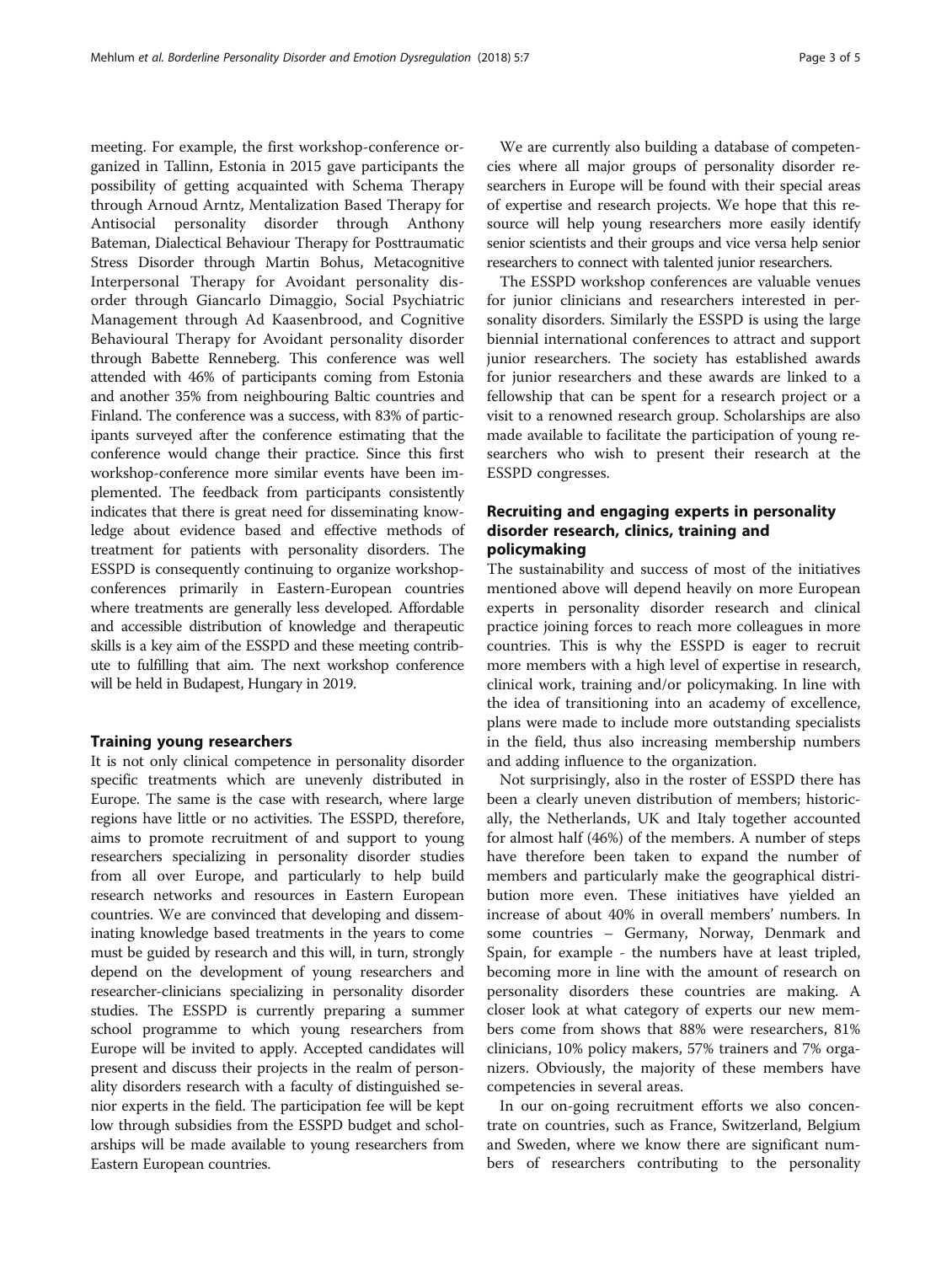<span id="page-3-0"></span>disorder literature, but from which few have so far become ESSPD members.

To support networking and communication among the growing number of members, the ESSPD is now developing a user-friendly web platform at the [www.esspd.eu](http://www.esspd.eu). As part of the recruitment process, new members are asked to complete a form specifying information about their fields of interest as well as on-going research projects. Members will also be asked for their consent for this information to be posted on a restricted members' only area of the ESSPD website. Overall, we envision that, with time, this platform will be used to promote more collaboration, debate and sharing between experts across Europe and to strengthen the field of personality disorder research.

The goal of building an academy of excellence in personality disorder research, clinical practice, training and policy making is ultimately to help build a mental health work force in Europe that can better deliver high quality services to those in need in all countries. We believe that all European countries have large challenges in this respect. But we also believe that huge savings in terms of time, money and human resources can be made when experts across the continent work more systematically together. For example interdisciplinary and international teams of experts can jointly create updated evidence based clinical guidelines, both at the European level and in each country. A co-ordinated group of experts can also much more effectively impact on important issues such as revisions of diagnostic systems. The current process with a new revision of the international classification of diseases (ICD-11) has shown how important it is that researchers and clinicians collaborate and join forces to make sure that those who are deciding upon the revisions get the best possible advice [[12\]](#page-4-0).

#### Conclusions

Personality disorders may be effectively treated through several evidence based psychotherapeutic interventions developed over recent decades [[13](#page-4-0)]. This gives hope to the many in need of treatment. However, since expertise in systematically delivering these treatments in a sustainable way is largely lacking, huge efforts are needed to support such delivery and implementation in Europe. At the same time, more research is needed to better delineate what are the mechanisms of change during effective treatment and what are the essential components of treatments. The vision and mission of the ESSPD is to help overcome some of these challenges by building a strong alliance of experts to promote personality disorder research and intervention throughout Europe.

# Acknowledgements

Not applicable.

## Funding

Not applicable.

#### Availability of data and materials Not applicable

#### Authors' contributions

All authors have contributed substantially to the manuscript. LM had the idea to the manuscript, all authors contributed to writing the manuscript, commented upon drafts and approved the final version.

#### Ethics approval and consent to participate

Not applicable.

#### Consent for publication

Not applicable.

#### Competing interests

The authors declare that they have no competing interests.

#### Publisher's Note

Springer Nature remains neutral with regard to jurisdictional claims in published maps and institutional affiliations.

#### Author details

<sup>1</sup>National Centre for Suicide Research and Prevention, Institute of Clinical Medicine, University of Oslo, Oslo, Norway. <sup>2</sup>University College, London, University of Copenhagen, London, UK.<sup>3</sup> Anna Freud National Centre for Children and Families, London, UK. <sup>4</sup>Private practice, Weesp, The Netherlands.<br><sup>5</sup>Department of Beychoanalysis and Beychotherapy, Modical University of <sup>5</sup>Department of Psychoanalysis and Psychotherapy, Medical University of Vienna, Vienna, Austria. <sup>6</sup>Kanta-Häme Central Hospital, Hämeenlinna, Finland.<br><sup>7</sup>Centra for Academic Montal Hoalth, Department of Population Hoalth.  $K^7$ Centre for Academic Mental Health, Department of Population Health Sciences, Bristol Medical School, University of Bristol, Bristol, UK. <sup>8</sup>Freie Universität, Berlin, Germany. <sup>9</sup>Universidad Autonoma de Barcelona, Barcelona, Spain. <sup>10</sup>Stolpegaard Psychotherapy Centre, Copenhagen, Denmark.<br><sup>11</sup>Department of Research and Development, Division of Mental Health and Addiction, Oslo University Hospital and Institute of Clinical Medicine, University of Oslo, Oslo, Norway. <sup>12</sup>Institute of Psychiatric and Psychosomatic Psychotherapy; Central Institute of Mental Health, Mannheim, Heidelberg University, Mannheim, Germany.

#### Received: 19 January 2018 Accepted: 6 March 2018 Published online: 02 April 2018

#### References

- 1. Torgersen S, Kringlen E, Cramer V. The prevalence of personality disorders in a community sample. Arch Gen Psychiatry. 2001;58(6):590–6.
- 2. Zimmerman M, Chelminski I, Young D. The frequency of personality disorders in psychiatric patients. Psychiatr Clin North Am. 2008;31(3):405–20. vi
- 3. Moran P, Romaniuk H, Coffey C, Chanen A, Degenhardt L, Borschmann R, Patton GC. The influence of personality disorder on the future mental health and social adjustment of young adults: a population-based, longitudinal cohort study. Lancet Psychiatry. 2016;3(7):636–45.
- 4. Zanarini MC, Frankenburg FR, Vujanovic AA, Hennen J, Reich DB, Silk KR. Axis II comorbidity of borderline personality disorder: description of 6-year course and prediction to time-to-remission. Acta Psychiatr Scand. 2004; 110(6):416–20.
- 5. Quirk SE, Berk M, Chanen AM, Koivumaa-Honkanen H, Brennan-Olsen SL, Pasco JA, Williams LJ. Population prevalence of personality disorder and associations with physical health comorbidities and health care service utilization: a review. Pers Disord. 2016;7(2):136–46.
- Soeteman DI, Verheul R, Busschbach JJ. The burden of disease in personality disorders: diagnosis-specific quality of life. J Personal Disord. 2008;22(3):259–68.
- 7. Fok ML, Hayes RD, Chang CK, Stewart R, Callard FJ, Moran P. Life expectancy at birth and all-cause mortality among people with personality disorder. J Psychosom Res. 2012;73(2):104–7.
- 8. Miller AL, Muehlenkamp JJ, Jacobson CM. Fact or fiction: diagnosing borderline personality disorder in adolescents. Clin Psychol Rev. 2008;28(6):969–81.
- 9. Soeteman DI, Hakkaart-van Roijen L, Verheul R, Busschbach JJ. The economic burden of personality disorders in mental health care. J Clin Psychiatry. 2008;69(2):259–65.